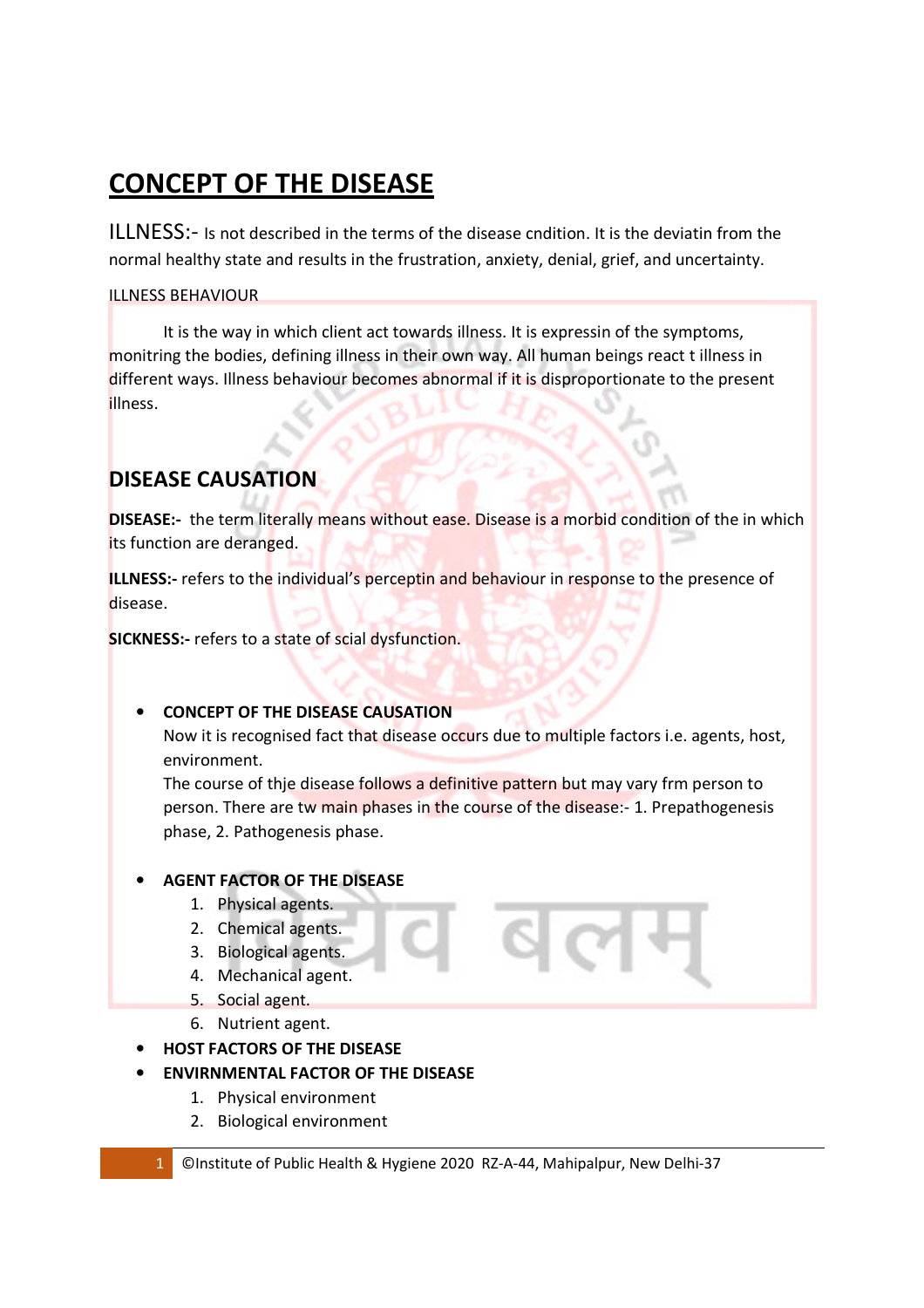3. psychosocial environment.

## **CLASSIFICATION OF THE DISEASE**

The disease may be broadly divided/classified into two types:-

- **1. CONGENITAL**
- 2. **ACQUIRED**:- Communicable disease, non communicable disease.

Non-communicable disease are of four types:-

- Organic or degenarative diseases
- Deficiency diseases
- Allergic
- cancer

विद्येव बल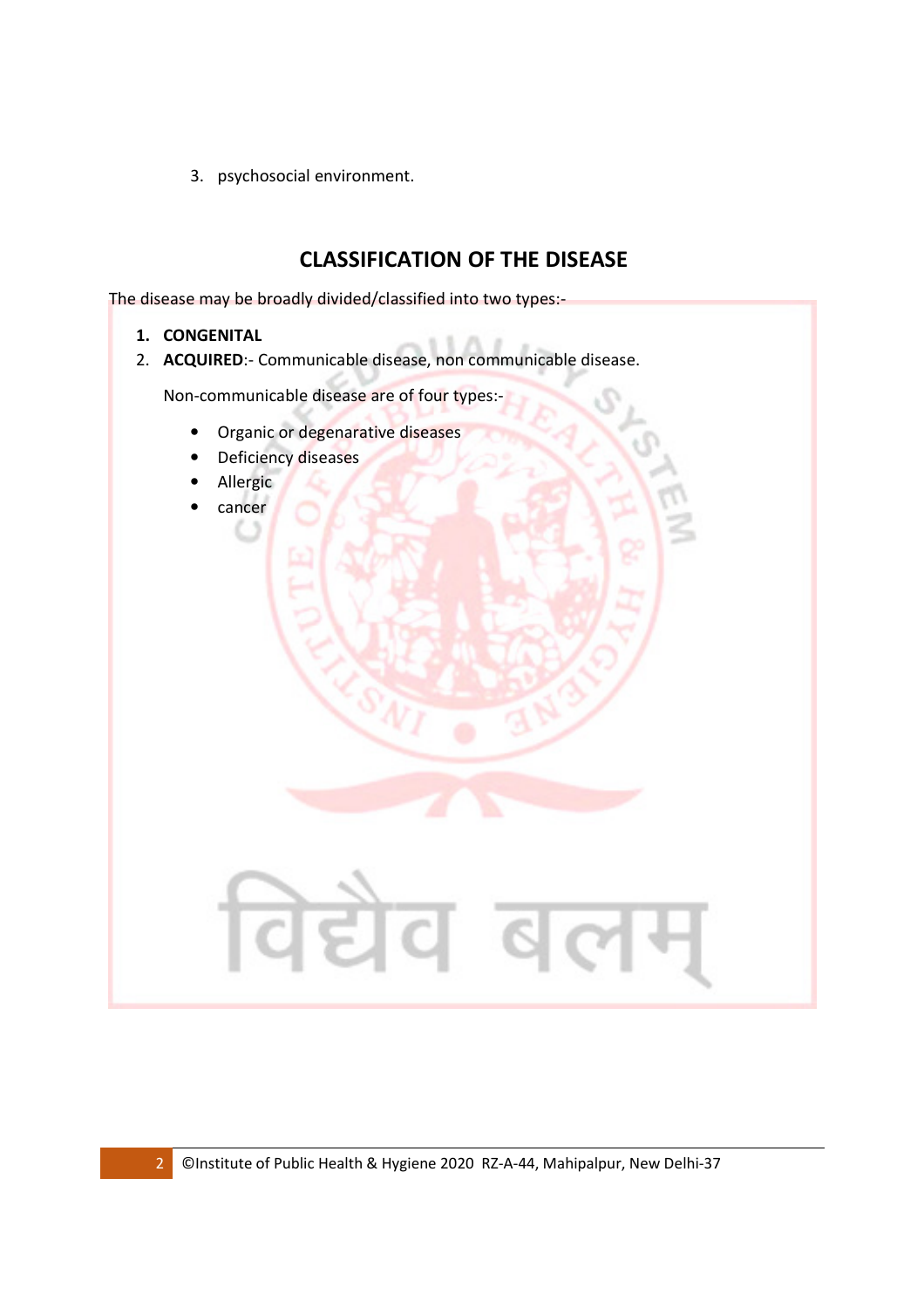## **INFECTION**

**INFECTION:-** The entry and multiplication of an infectious agent in the body of man and animals is known as infection

### **TYPES OF INFECTION:-**

- 1. primary infection:-
- 2. secondary infection
- 3. cross infection
- 4. iatrogenic infection
- 5. nosocomial infection
- 6. exogeneous infection
- 7. endogeneous infection
- 8. subclinical infection
- 9. clinical infection
- 10. re- infection

## **CAUSES OF THE INFECTION**

- NUMBER OF INVADING ORGANISMS.
- VIRULENCE OF ORGANISM
- RESISTANCE OF THE BODY TO DISEASE
- IMMUNITY

### **CLASSIFICATION AND CHARACTERISTICS OF MICROORGANISM**

### **CLASSIFICATION:-**

- 1. NON PATHOGENIC
- 2. PATHOGENIC

### **CHARACTERISTICS OF THE MICROORGANISM:-**

- **1. BACTERIA:- TYPES OF BACTERIA:-** 
	- Cocci:- coccus, diplococci, streptococci, tetraccci, staphylcocci
	- **Bacilli:-** gram-positive, gram-negative, acid fast staining
	- **Spiral forms:** thest long flagella, thin bacteria, vibrio, spirilla, spirochetes
- **2. Rickettesia**
- **3. Mycoplasma**

3 ©Institute of Public Health & Hygiene 2020 RZ-A-44, Mahipalpur, New Delhi-37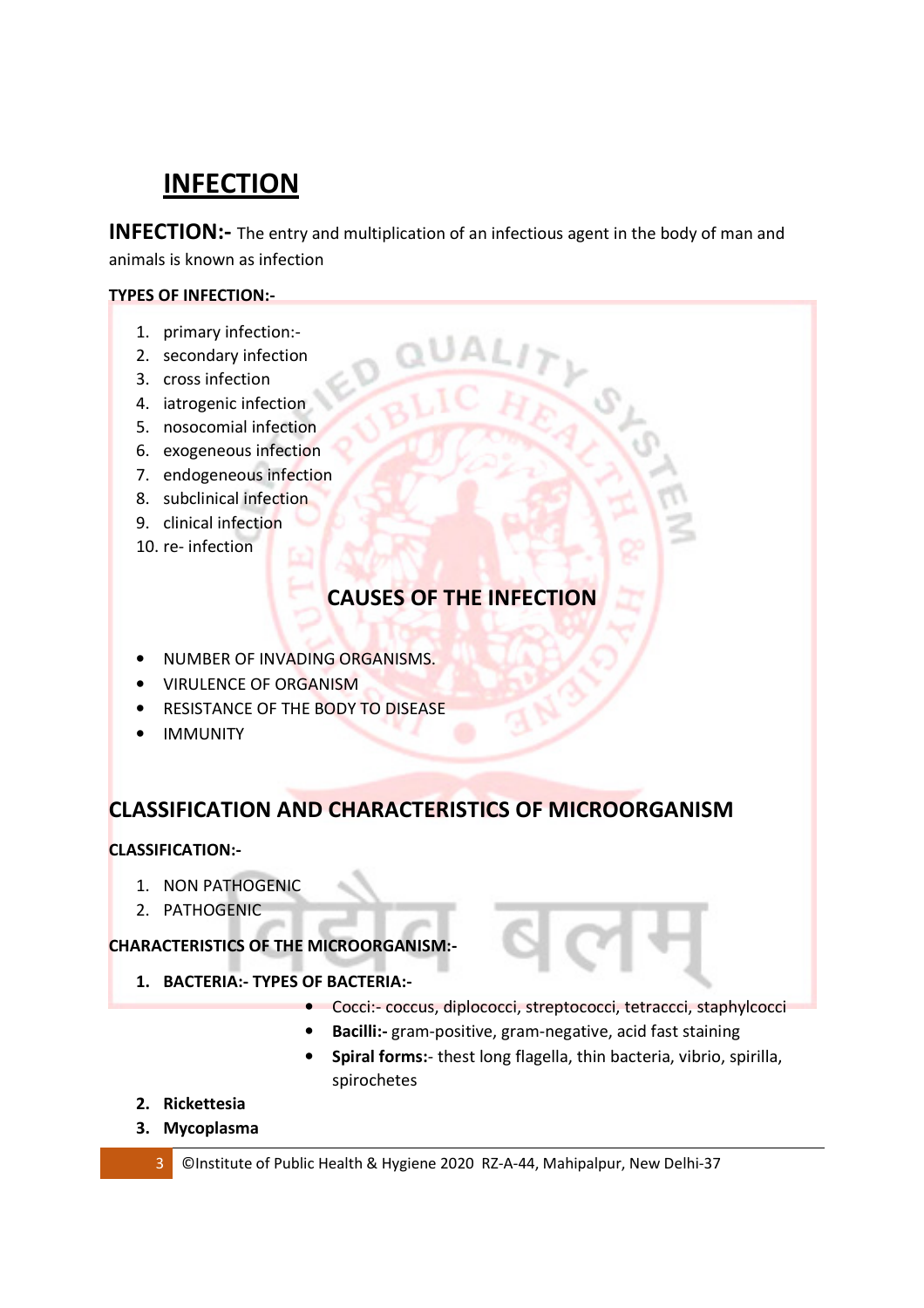- **4. Viruses**
- **5. Protozoa**
- **6. Fungi (moulds and yeast)**
- **7. Algae**
- **8. Helminths.**

**INCUBATION PERIOD:-** when pathogen infects a person, the microbes multiply till they produce toxin or tissue damage to make the symptoms of the disease begin t appear.

### **SPREAD OR TRANSMISSIN OF THE INFECTION:-**

- **1.** Contact transmission
- **2.** Vehicle transmission
- **3.** Vector transmission
- **4.** Air born transmission
- **5.** Transplacental transmission
- **6.** Iatrgenic transmission

### **FACTORS AFFECTING GROWTH AND DESTRUCTION OF MICROBES**

- 1. Water
- 2. Oxygen
- 3. Carbondixide
- 4. Temperature
- 5. Hydrogen in cncentratin
- 6. Light
- 7. Osmotic pressure
- 8. Glucose
- 9. Mixed growth

गेद्योव ढ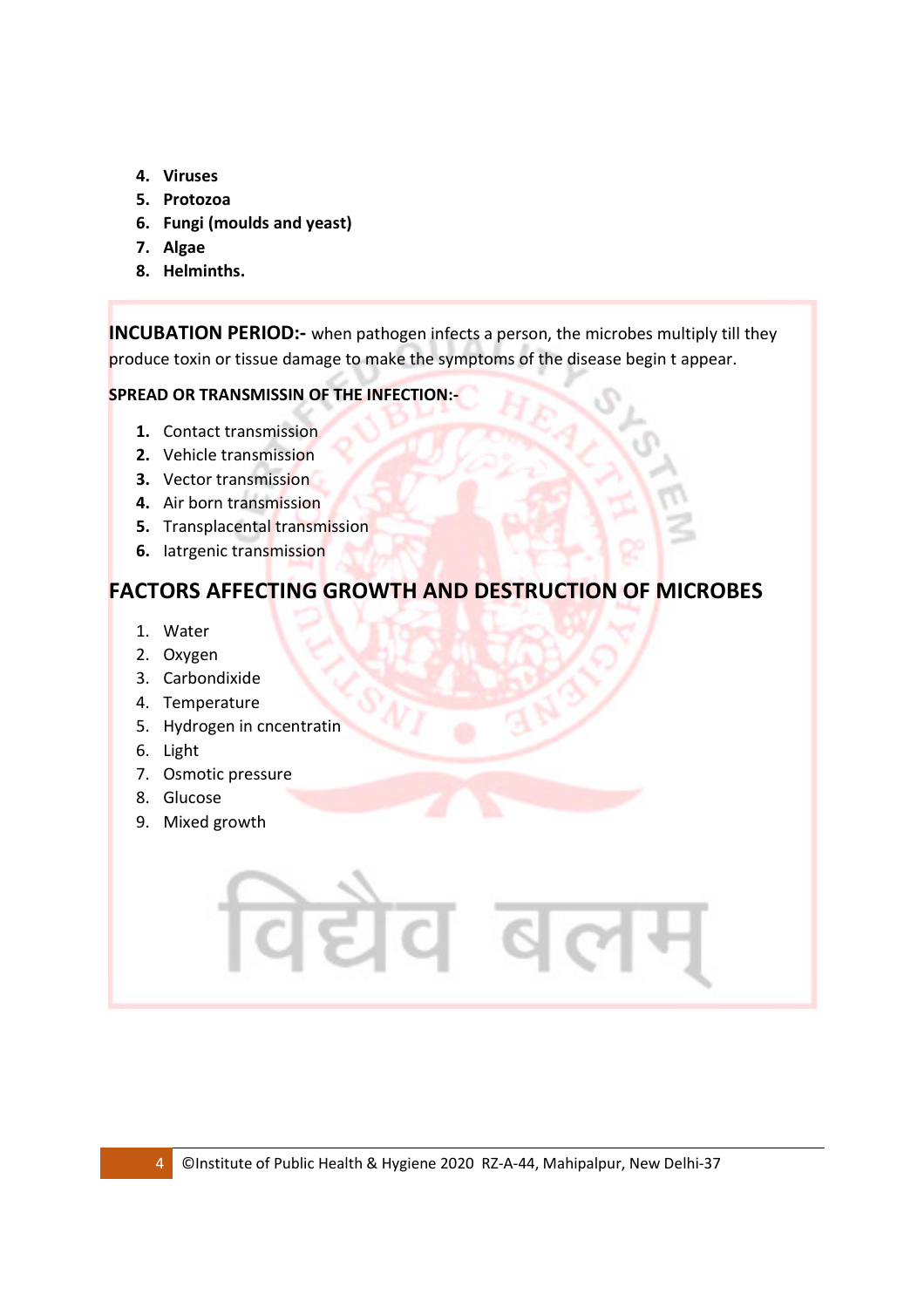# **IMMUNITY AND BODY DISEASE MECHANISMS**

The organisms including man have evolved a variety of defence system against the pathogens. There are two types of defence sysytem:-

### **I. Non- specific defence machanism**

This mechanism works in a similar way in all kinds of infections. EPITHELIAL SURFACES:-

- I. Skin
- II. Gastrointestinal tract
- III. Respiratory tract
- IV. Eyes

### CHEMICAL SECRETIONS

### CELLULAR FACTORS:-

- I. Blood cells
- II. Macrphages
- III. Inflammatory reaction
- IV. Fever
- V. Interferons
- VI. Natural killer cells
- VII. Complement system

### **2. SPECIFIC DEFENCE MECHANISM**

This mechanism defends the body against specific foreign component. It is based on the principle of self and non self.

### CELLS OF THE IMMUNE SYSTEM

- a) Lymphocytes
- b) Antigen presenting cells

### TYPES OF IMMUNE SYSTEM

- a) Humoral or antibody mediated immune system:
- b) Cell- mediated immune system

### **3.TYPES OF IMMUNE RESPONSE**

- a) Primary immune response
- b) Secndary immune response.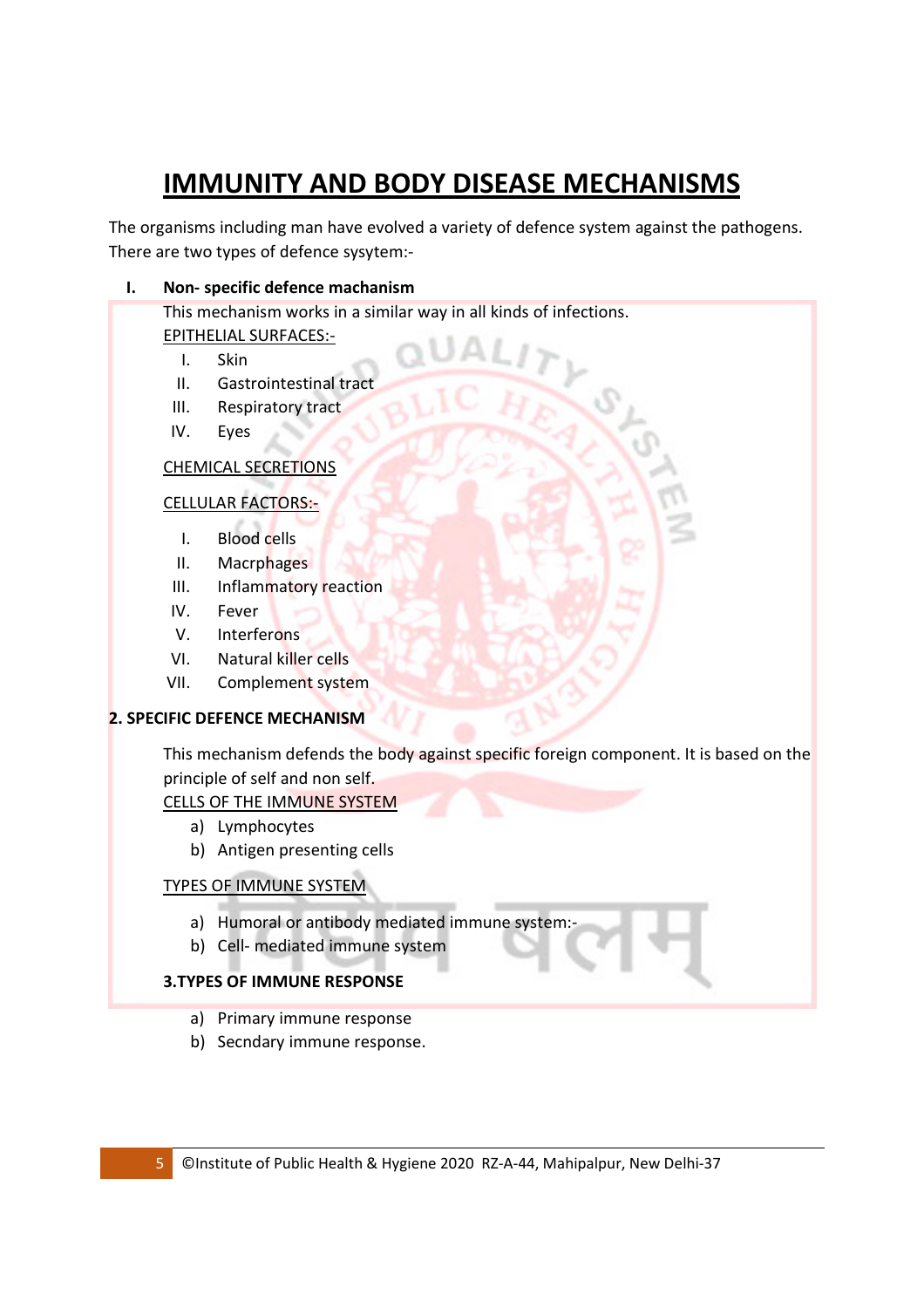## **IMMUNITY- CONCEPT AND TYPES**

Immunity is the resistence of the body against the effects of invading pathogenic micro organisms. It may also be defined as the condition of being immune.

- I. **PHAGOCYTOSIS:-** it is the process of engulfing the micro rganisms by phagocytessthus rendering them harmless.
- II. **ANTIBODY FORMATION:** in additin to phagocytosis, the body produces substances known as antibodies that are antagonistic to pathogenic and their toxins.

### **NATURAL IMMUNITY**

Natural immunity is due to an individual's constitutional make up. It varies between species, races, individual and ages.

### **ACQUIRED IMMUNITY**

Natural immunity is not adequate for the prtection against many microbial diseases. It is of two types:-

ACTIVE IMMUNITY:- natural acquired, artificially produced.

PASSIVE IMMUNITY:- natural acquired, artyificial acquired.

## **HYPERSENSITIVITY**

Hypersensitivity reactions represents immunolgical responses to an antigen that lead to tissue damage rather than immunity; it is also called ALLERGY.

### **TYPES OF HYPERSENSITIVITY**

There are four types of hypersensitivity reaction :-

- 1. Type 1 anaphylactic
- 2. Type 2 cytotoxic
- 3. Type 3 immune complex
- 4. Type 4 cell mediated/delayed type

### AUTOIMMUNE DISEASES:-

Autimmune diseases results from the action of the immune system in respnse to the self antigens and causes damage to one's own organs.

TYPES OF AUTIMMUNE DISEASES:-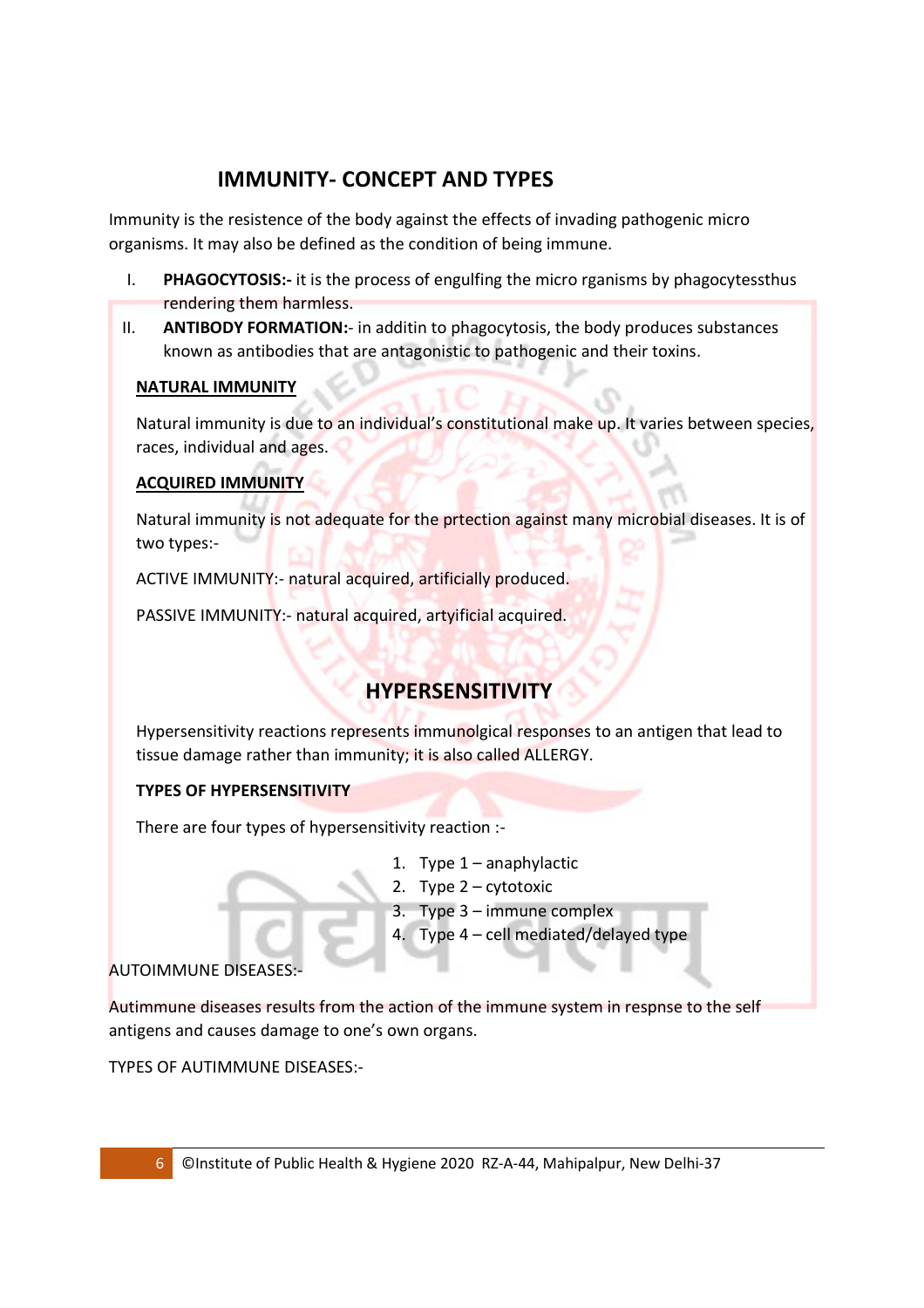- 1. Type 1 autoimmunity may be due to antibodies against infectious agents such as virus but sequence similarity between viral and self protiens may results in the antibodies attacking self cells.
- 2. Type 2 autoimmunity- results from the reaction in which antibodies react to cell surface antigens.
- 3. Types 3 autoimmunity are due to deposition of immune complexes which results in tissue damages.
- 4. Types 4 autoimmunity are mediated by T-cell .

## **ANTIGEN- ANTIBODY REACTION**

The antibodies fight the antigen in five different ways:-

- 1. Neutrilizatin
- 2. Agglutination
- 3. Precipitation
- 4. Lysis
- 5. Adherance

## **VACCINES**

Vaccine is a preparation of the disease agent or its toxic products used to inooculate a person which then stimulate specific antibody formatin against the pathogen.

TYPES OF VACCINES:-

- 1. Live attenuated vaccines- BCG, OPV
- 2. Killed vaccines- typhoid, cholera, whooping cough, plague, rabies, influenza.
- 3. Toxoids diptheria, tetanus.
- 4. Mixed or combined DPT, PENTAVALENT.
- 5. Cellular fraction vaccines hepatitis B, pertusis
- 6. Conjugated vaccines haemophilius influenza type B
- 7. Nuclic acid vaccines

### **STORAGE AND CARE OF VACCINES**

Vaccines must be stored at proper temperature in order to be effective. **COLD CHAIN**is the sysytem of storage and transport f vaccine at low temperature from the manufacturee to the actual vaccination sites. Cold chain equipments includes:-

a) Walk in cold rooms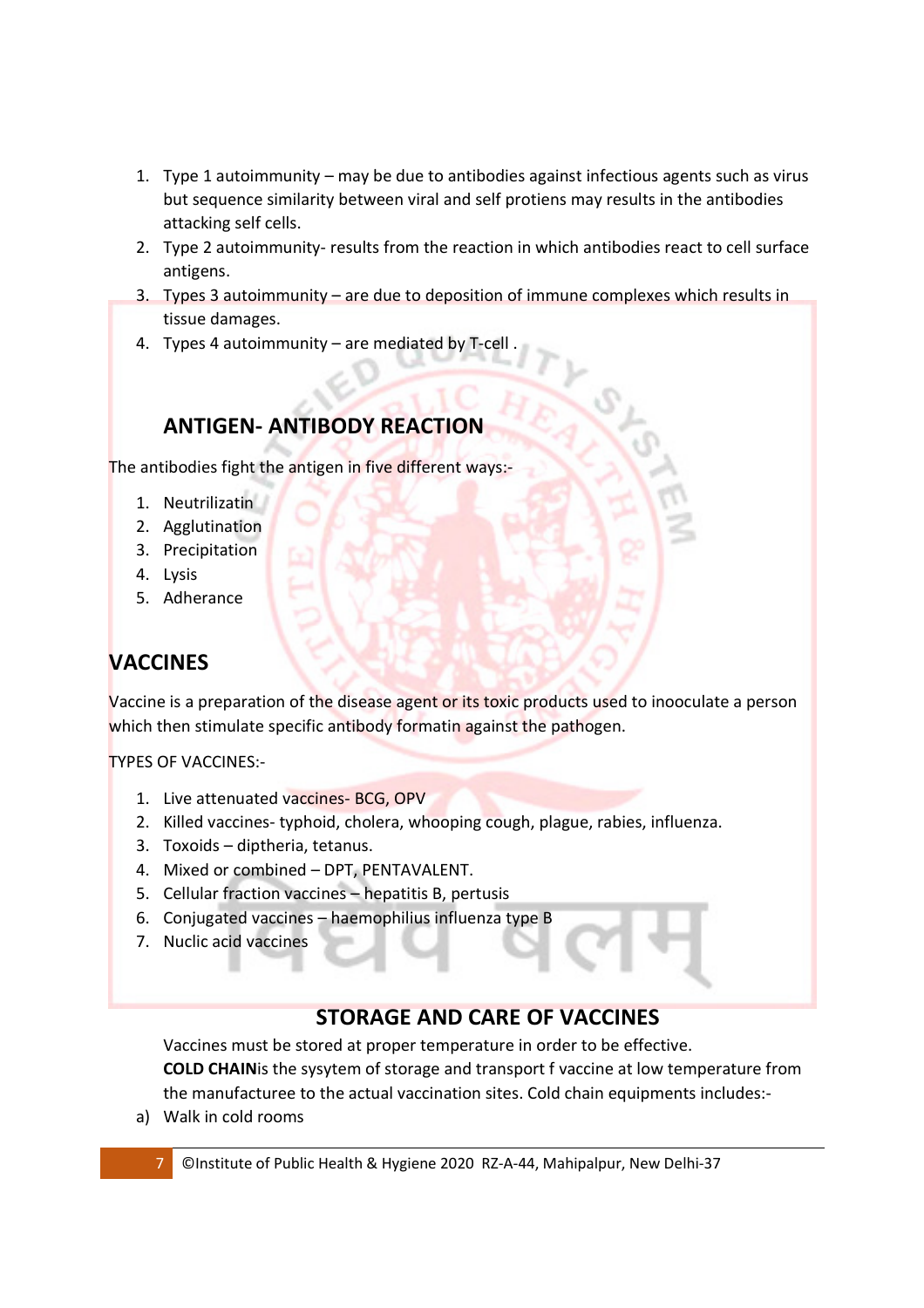- b) Deep freezers and ice lined refrigerators
- c) Vaccine carriers
- d) Day carriers
- e) Ice packs

#### **IMPORTANCE OF COLD CHAIN**

- Helps to bring vaccines from their producers.
- Helps to store and transprt the vaccines
- Helps to protect the vaccines from sunlight and antiseptic substances.
- Helps to prevent the reduction of the quality of the vaccines and their potency.
- Helps to keep the vaccine as directed by the producer.

विद्येव ब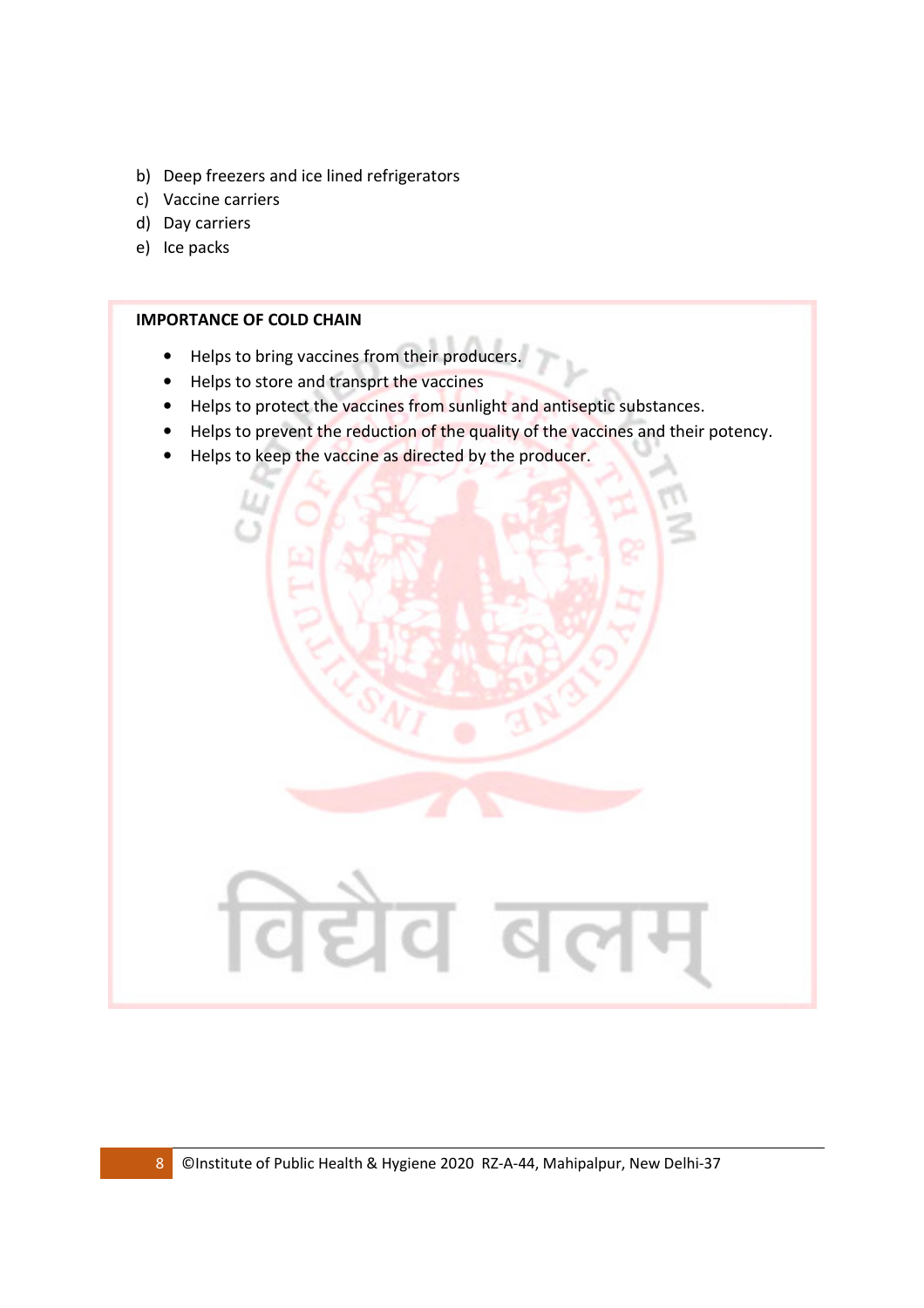## **COMMUNICABLE DISEASES**

## INTRODUCTIN TO COMMUNICABLE DISEASES

Communicable disease is an illness due to specific infectious agents or its toxic products, capable of being directly or indirectly tramsmitted from man to man, animal to animal or from man to animal.These diseases includes:-

- 1. Plague
- 2. Small px
- 3. Chlera
- 4. Malaria
- 5. Hepatitis A and B
- 6. Chicken pox
- 7. AIDS
- 8. Swine flu
- 9. Encephalitis
- 10. Amoebic dysentary
- 11. Bacillary dysentry
- 12. Food poisoning
- 13. Gonrrhea
- 14. Syphilis
- 15. Influenza
- 16. Leprsy
- 17. Mumps
- 18. Measles
- 19. Typhoid fever
- 20. Polimyelitis
- 21. Tuberculsis
- 22. Whoping cugh
- 23. Dengue fever
- 24. Yellw fever

### **EPIDEMILOGICAL CONCEPTS**

According to schwabe et al, "Epidemiology is the study of disease in populations". It is the study of the districutin and determinants of the health related states in specified population and application of this study to control the health problems.

- **Aims of the epidemiology**
	- I. To determine the frequency and distribution of the disease in a population.
- 9 ©Institute of Public Health & Hygiene 2020 RZ-A-44, Mahipalpur, New Delhi-37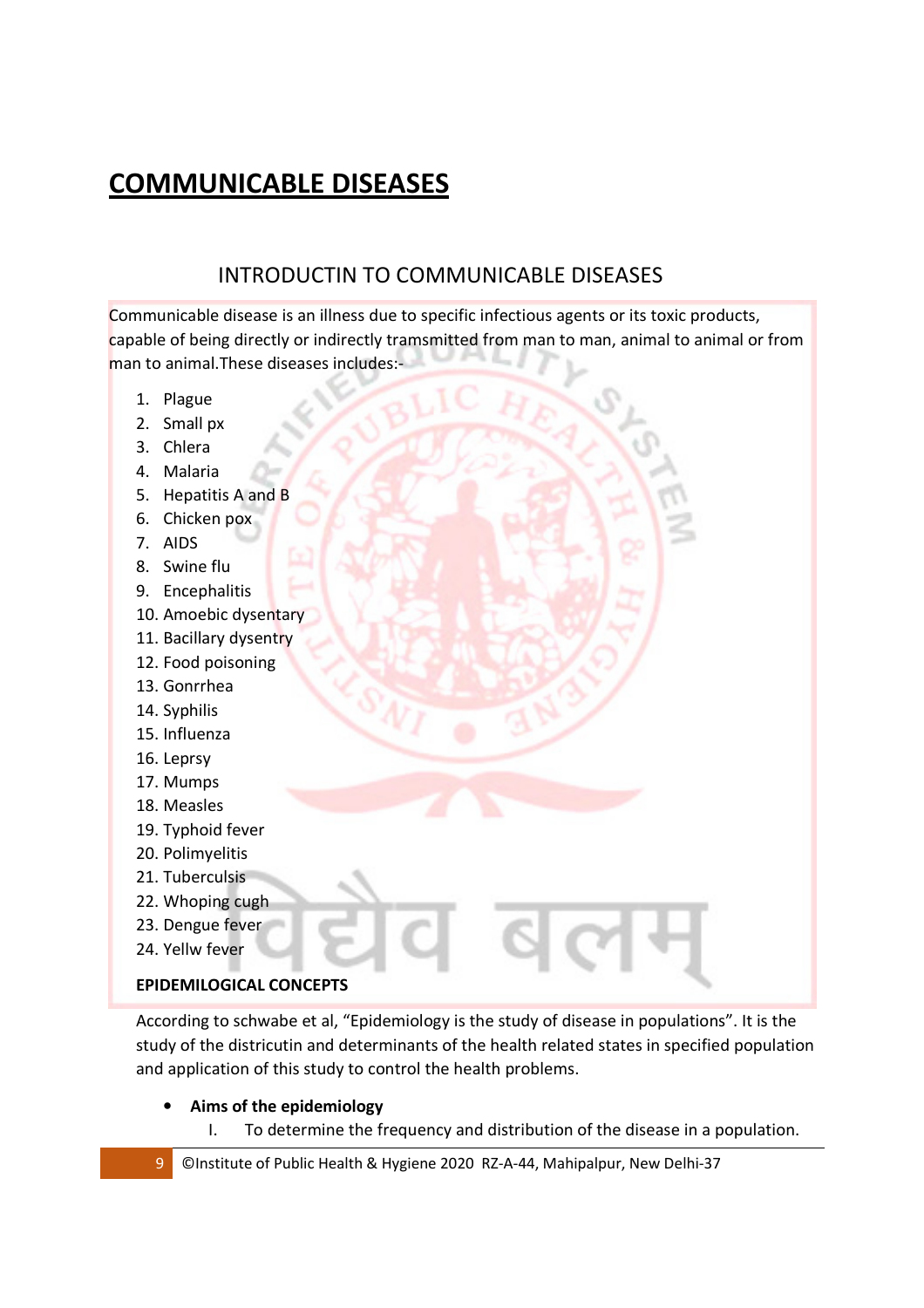- II. Identify the risk factor.
- III. To assess the economic effect of the disease.

### • **Scope of the epidemiology**

- I. Cardiovascular epidemiology
- II. Cancer epidemiology
- III. Neuro epidemiolgy
- IV. Molecular epidemiology
- V. Genetic epidemiology
- VI. Computational epidemiology
- VII. Other epidemiological subdisciplines

### **MEASUREMENTS OFMORBIDITY AND MORTALITY**

Epidemiology fcuses on the measurement of morbidity and mortality in humans population and epidemiolgist usually expresses the disease magnitude, ratios and proportins, which are the basic tools of measurements.

- **1. Rate :-** crude rates, standardized rates, specific rates.
- **2. Ratio**
- **3. Proportions**

### **MEASUREMENTS OF THE MORBIDITY**

Morbidity is measured in terms of:-

- **Frequency** 
	- a) Incidence rate
	- b) Prevalence rate
- **Duration**
- **Severity**

Imporatnce of the measurement of morbidity:-

- I. Describe the nature and extent of the ndisease in the community.
- II. Assist in establishment of the priorities.
- III. Provide accurate and relevent infrmation.
- IV. Serves as crucial role in prevention of disease.
- V. Monitor and evaluate disease control activities.

### **MEASUREMENT OF MORTALITY**

### **COMMONLY USED MORTALITY RATES ARE:-**

- Crude death rate
- 10 ©Institute of Public Health & Hygiene 2020 RZ-A-44, Mahipalpur, New Delhi-37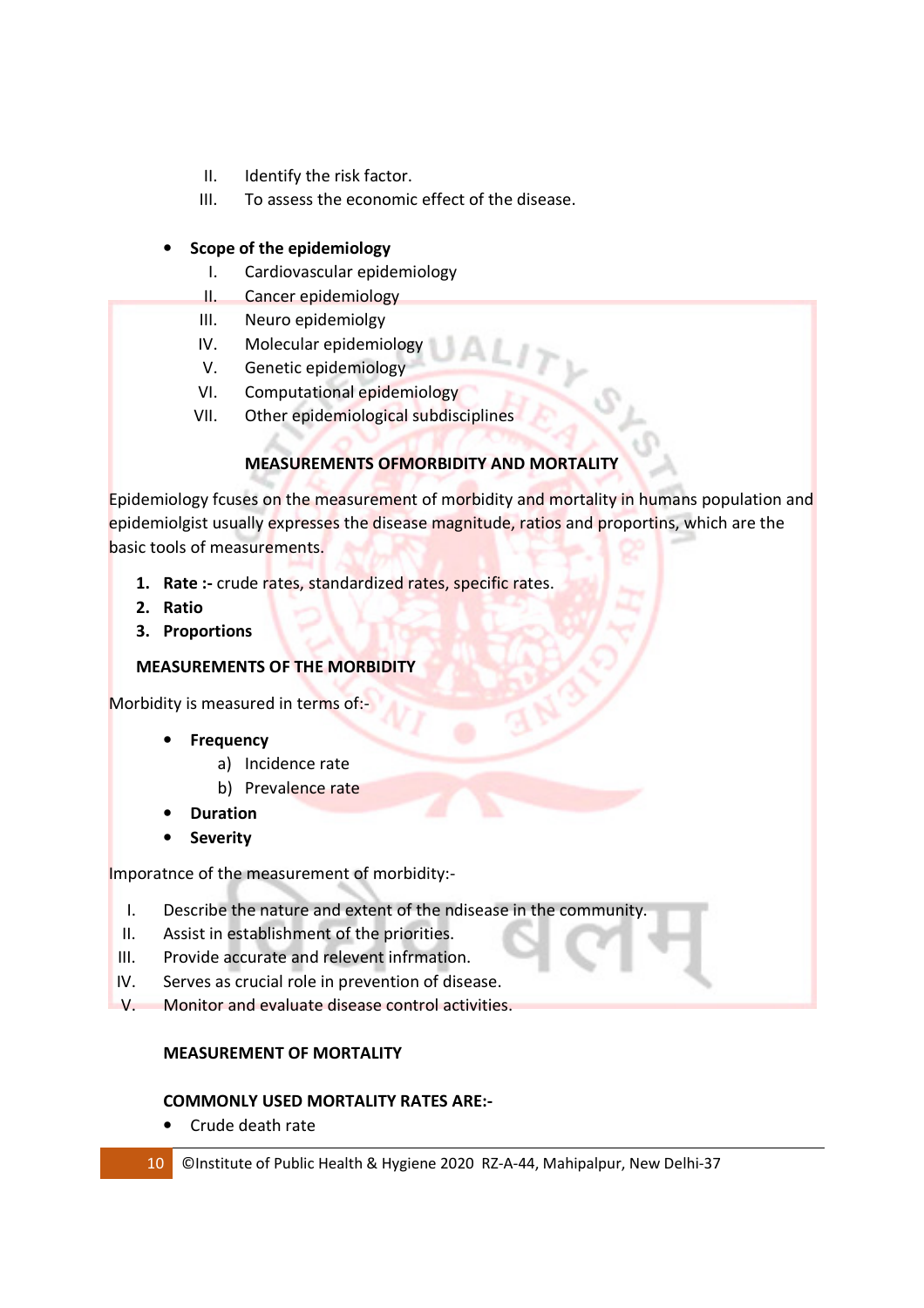- Specific death rates
- Proportional mortality rate
- Case fetality rate
- Survival rate
- Standardized mortality ratio

### **DISEASE CYCLE OF THE COMMUNICABLE DISEASE**

There are six stages of disease cycle which occur in human host:-

- Incubatin period
- Prodromal period
- Fastigium
- Defervescence
- Convalescence
- Defection

### **EPIDEMIOLOGICAL TRIAD**

- i. **AGENT**:
	- a) Physical agent
	- b) Chemical agent
	- c) Bilogical agent
	- d) Mechanical agent
	- e) Social agent
	- f) Nutrient agent

### **ii. ENVIRONMENT**

- a) Physical environment
- b) Biological environment
- c) Psychosocial environment
- **iii. HOST**

### **LEVELS OF PREVENTION**

- Premordial prevention
- Primary prevention:- health promotion, specific protection.
- Secondary prevention:- early diagnosis and treatment, referral.
- Tertiary prevention

#### 11 ©Institute of Public Health & Hygiene 2020 RZ-A-44, Mahipalpur, New Delhi-37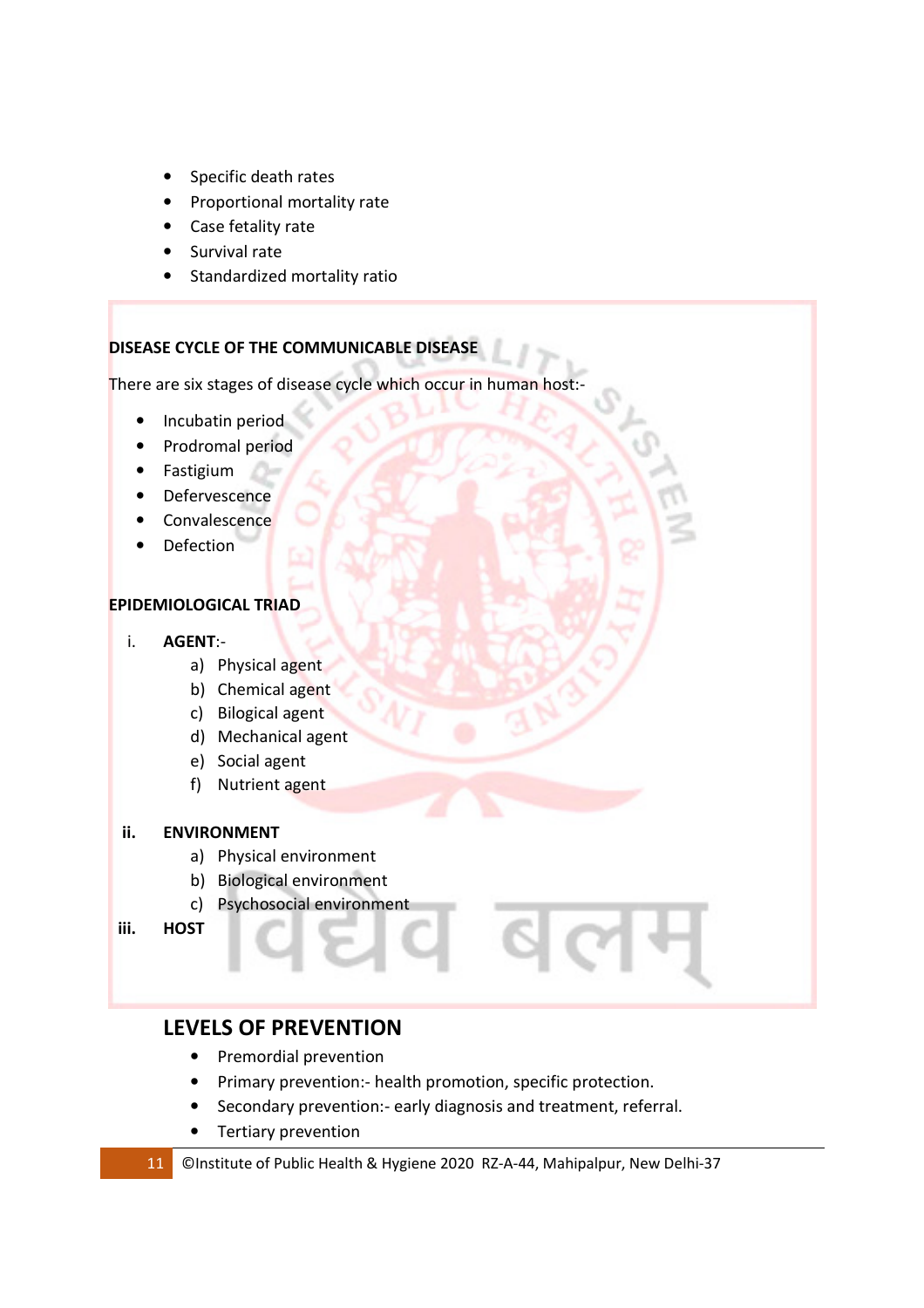### **GENERAL MEASURES FOR THE CONTROL AND PREVENTION OF COMMUNICABLE DISEASES**

### **A. Controlling the reservoir:-**

- a) Early diagnosis
	- b) Notification
	- c) Isolation
	- d) Epidemiologic investigation
	- e) Treatment
	- f) Quarantine
- **B. Interuption of transmission**
- **C. Susceptible host**
- **D. Non specific**

विद्येव बल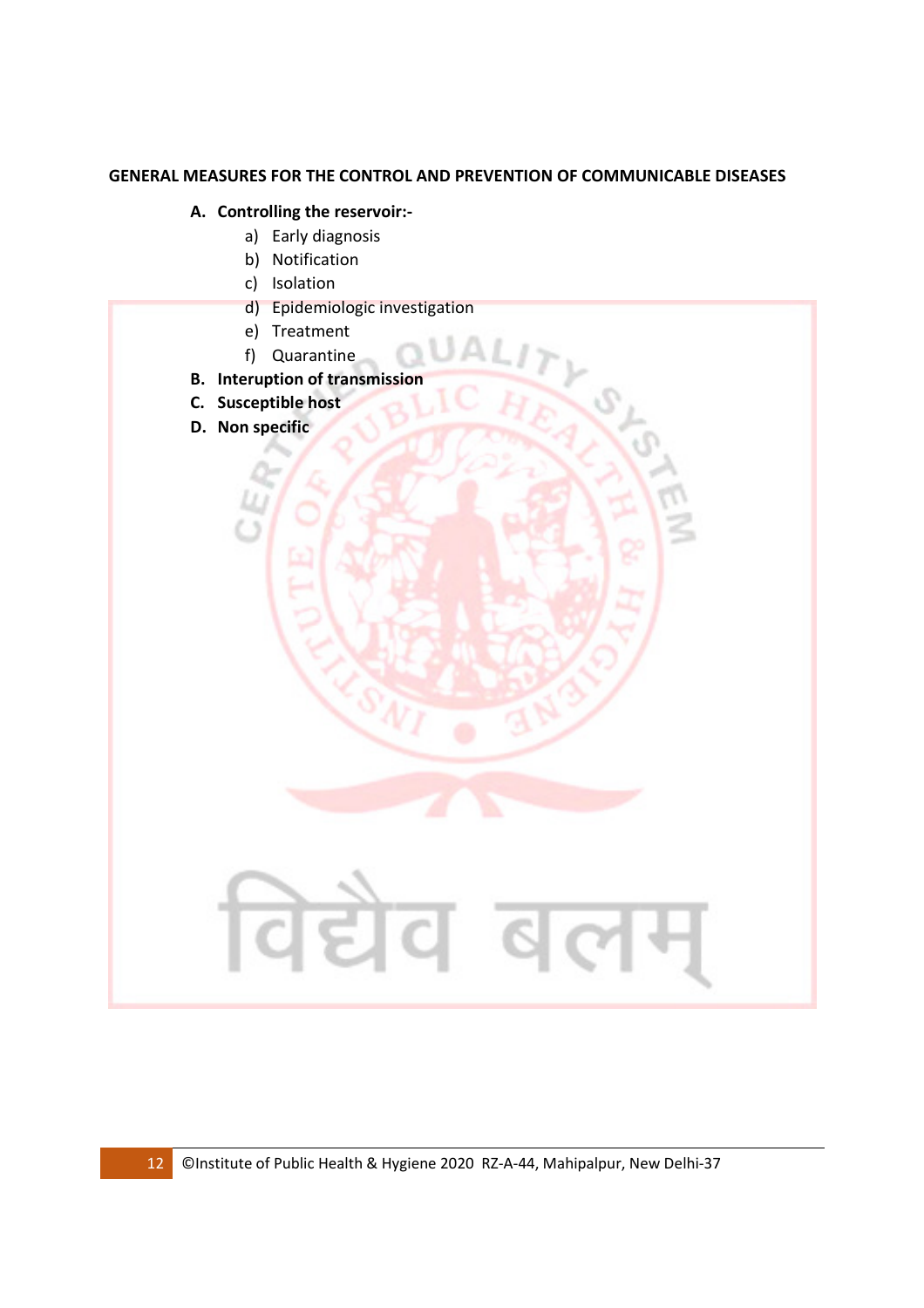## **CARE IN COMMUNICABLE DISEASES**

## CARE OF PATIENT WITH COMMUNICABLE DISEASES

- Keep the patient in isolation.
- Hand washing should be done before and after the contact of the patient.
- Disinfect the equipments and articles used by the patients
- Make the safe disposal of the excreta.
- Room should be well ventilated.
- use mask, gown and gloves for prevention of droplet infection.
- Use barrier nursing method while caring of the patient.

### ISOLATION METHODS

- The room should be well ventilated.
- Only one or two person can enter in the room.
- Person caring the patient should wear PPE.
- Excreat of the patient shoul be discarded properly.

### STANDARD SAFETY MEASURES

- Controlling the resevoir
- Interruption of transmission
- Susceptible host
- Nn specific

## HEALTH EDUCATION AND MESSAGES FOR DIFFERENT COMMUNICABLE **DISEASES**

- Preventin and control of the disease.
- **•** importance of the personal hygiene.
- Control of mosquito breeding places.
- Improtance of the balanced nutrition or protein rich diet.
- Continuity of the drugs
- Importance of immunization.
- 13 ©Institute of Public Health & Hygiene 2020 RZ-A-44, Mahipalpur, New Delhi-37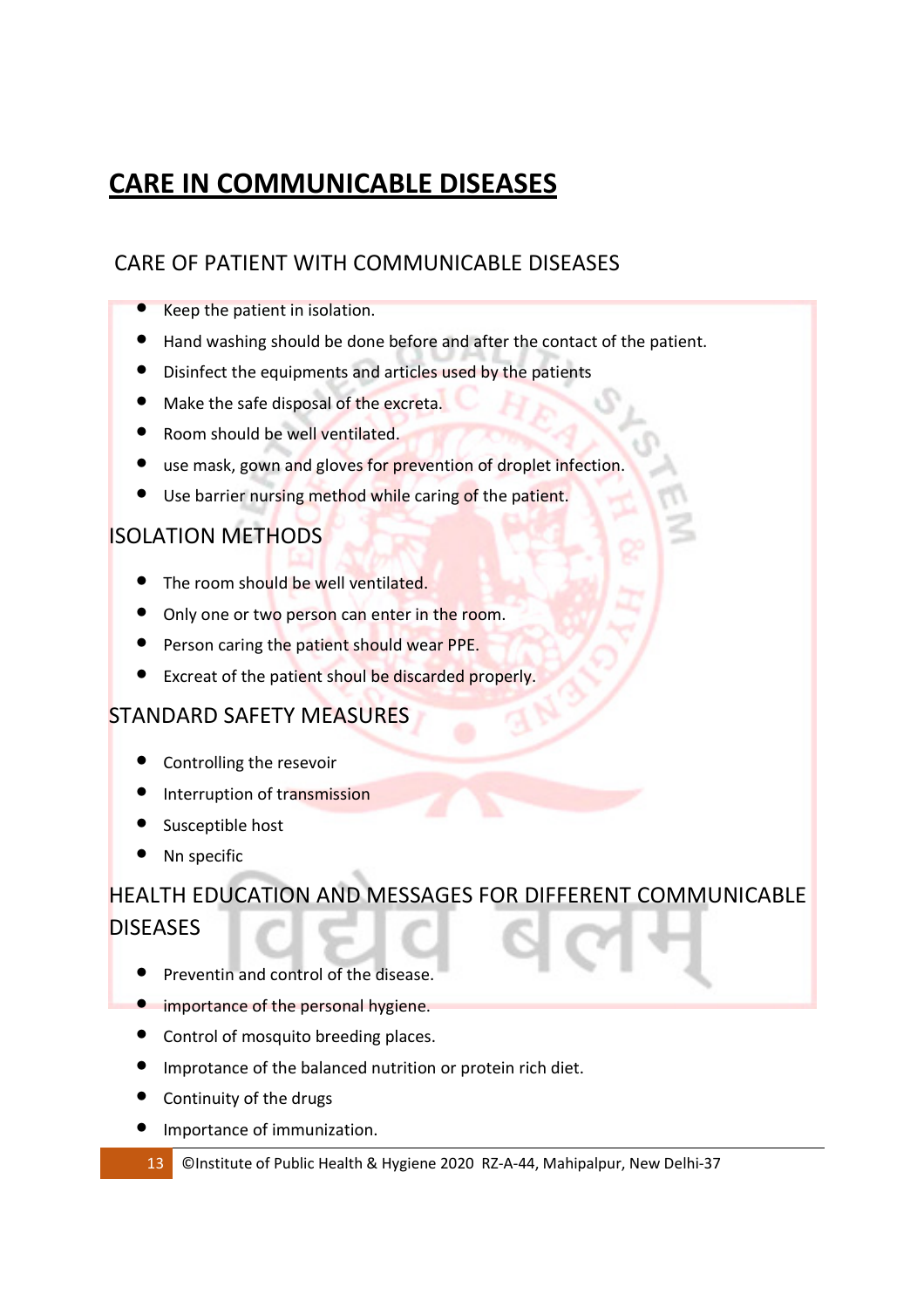- Importance of neat and clean envirnment.
- Use PPE during the care of patients.
- Use of sanitary latrines instead of open defecation.

### ROLE AND RESPONSIBILITY OF HEALTH WORKER:-

Health worker should inform the people about:-

- Preventin and control of the disease.
- importance of the personal hygiene.
- Control of mosquito breeding places.
- Improtance of the balanced nutrition or protein rich diet.
- Continuity of the drugs
- Importance of immunization.
- Importance of neat and clean envirnment.
- Use PPE during the care of patients.
- **•** Use of sanitary latrines instead of open defecation.

विद्येव ब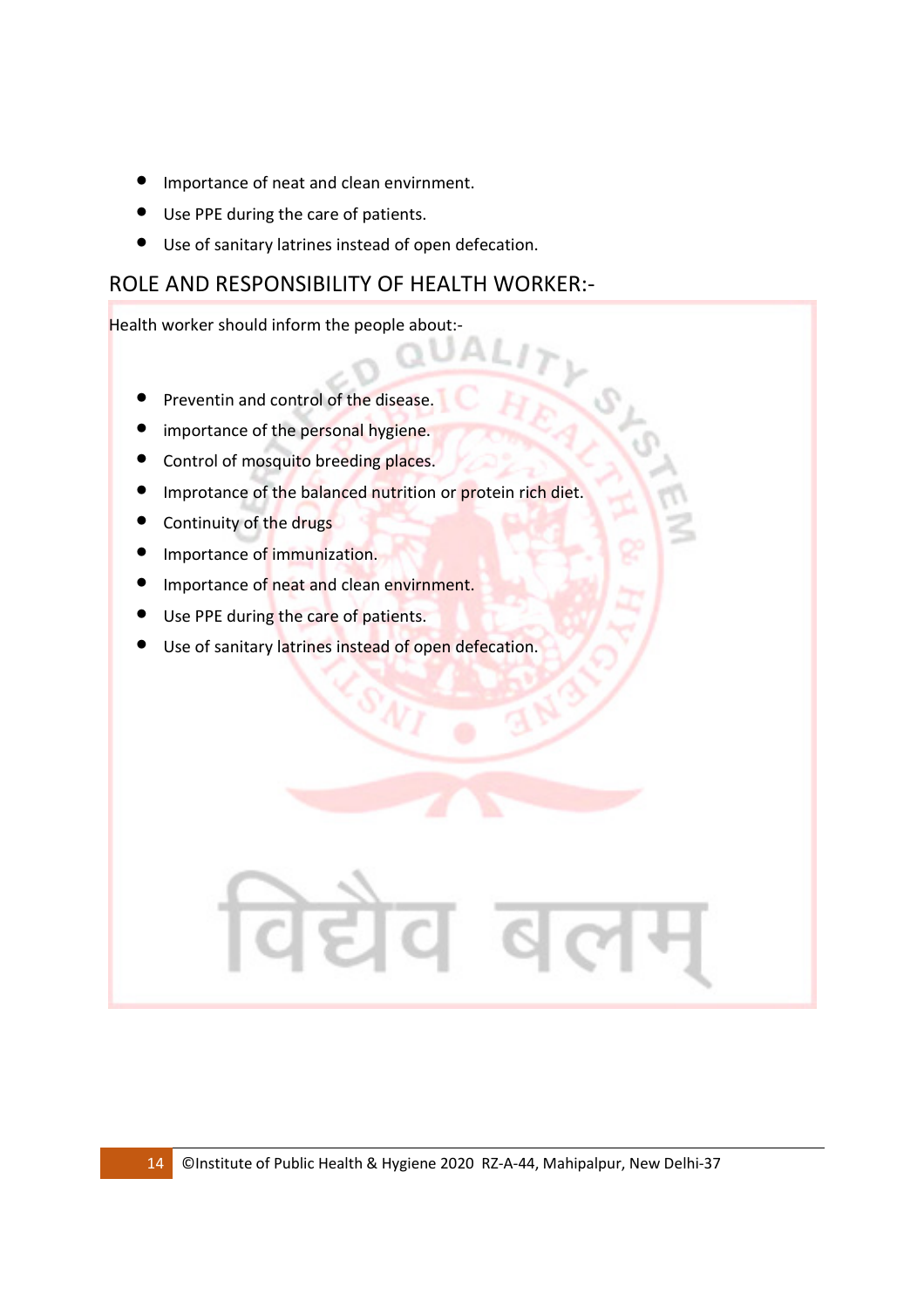# **EPIDEMIC MANAGEMENT**

DEFINITION AND CAUSES OF THE EPIDEMICS:-

An outbreak of the disease in a community in excess of the normal expectation and derived from the a commn or a propagated surce is called an epidemic.

### Causes :-

Diseases are transmitted frm the source of infection to the susceptible host. Three links in the chain transmissin are as follows:

- 1. Reservoir of infectious agents.
- 2. Mode of transmission:- direct transmissin and indirect transmission
- 3. Susceptible host
- 4. Virulence of the pathogen

### EPIDEMIC ENQUIRY IN COMMUNITY

A health care wrker should make following epidemic enquiry:

- 1. When the disease occuring?
- 2. Where is it occuring?
- 3. Who is getting the disease?
- 4. How many members are suffering frm the disease?
- 5. Identify the disease in early stage.
- 6. Early diagnosis is helpful in treatment f the disease.
- 7. Notify the local authority.

### EPIDEMIC MAPPING

It involves the follwing:-

- 1. To midentify the source of inferction.
- 2. To study the distribution of the disease in relation to the time, place, and persons.
- 3. Geographic situation where disease has occurred.
- 4. Climatic condition.
- 5. Social, cultural and behavioral pattern of the community.
- 6. Characteristics f the disease agent, resevoir, vectr, that may spread the disease.
- 7. Susceptible host.